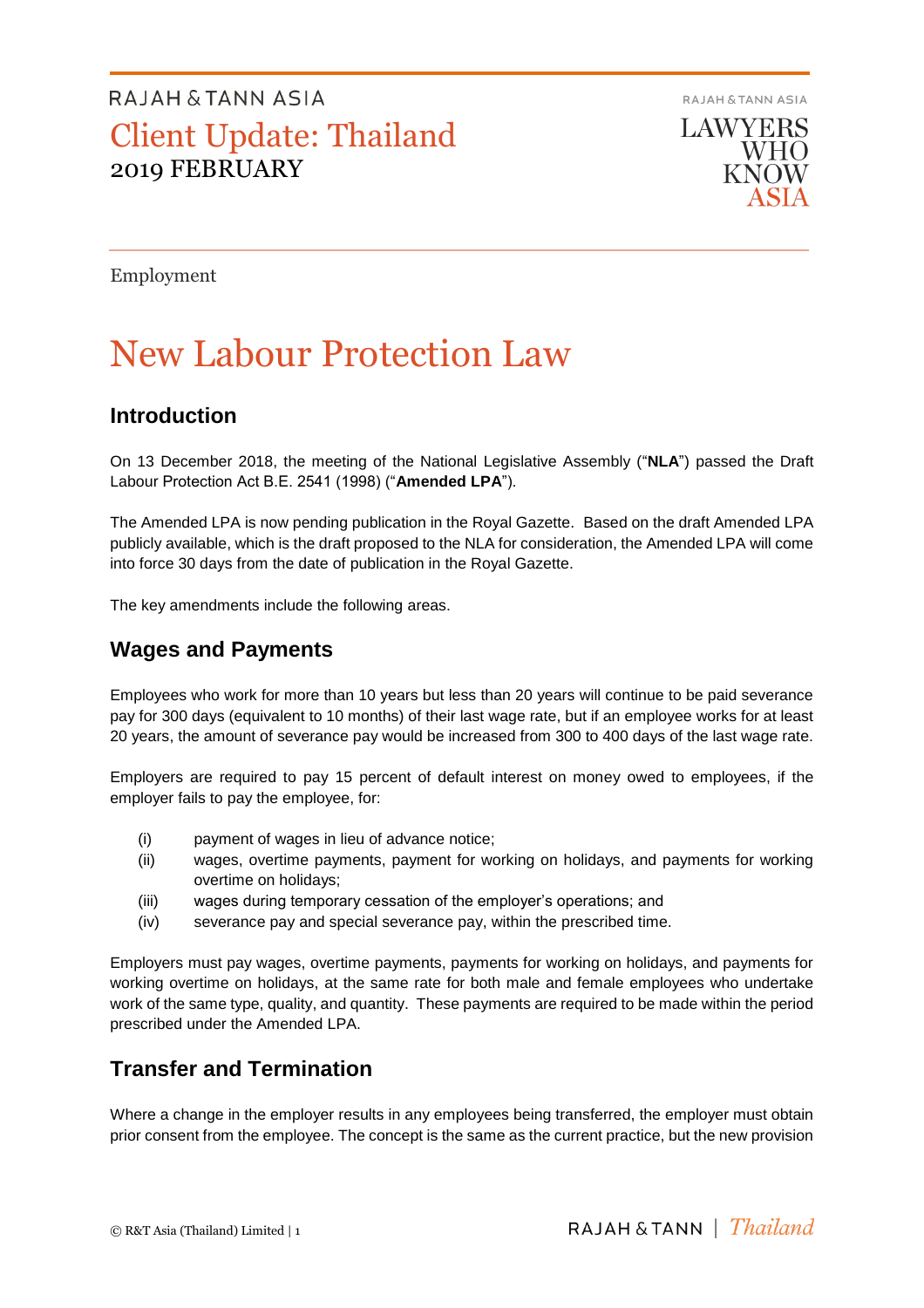**RAJAH & TANN ASIA LAWYERS WHO** 

**KNOW** 

### Employment

has been included for the purposes of clarity regarding the requirement for the employee's consent for the transfer of employment.

Where the employer terminates an indefinite term employment contract without notifying the employee at least one payment cycle in advance, the employer must pay wages in lieu of advance notice to the employee on the termination date.

### **Leave**

Employers must grant employees at least three days of business leave per year.

Pregnant employees are entitled to 98 days of maternity leave, which includes leave taken for pre-natal examination before the delivery date, and holidays that fall during the maternity leave period. The employer must pay up to 45 days of wages during maternity leave.

## **Suspension and Relocation**

If an employer is incapable of operating business as normal and temporarily suspends its business (either in whole or in part) for a reason other than force majeure, the employer must pay wages during the period of suspension within one month at the place of business where the employee works.

The concept is the same as that which exists under the current law (i.e. that the employer must pay 75 percent of the wage rate during the period of suspension); however, the new provision has been enacted for the purposes of clarity regarding the place of payment.

If the employer relocates its current workplace to a new establishment, or to another one of its existing work locations, the employer must post a conspicuous announcement at the current work place for a continuous period of at least 30 days in advance of the relocation. The announcement must include the details of the list of relocating employees, the new workplace and the timing of the relocation.

### **Penalties**

Criminal procedures against employers shall no longer be pursued when the employer complies with any condition prescribed by relevant authorities (i.e. the labour officer or the court, as the case may be).

Several penalties for employers that fail to comply with the provisions in the LPA have also been amended.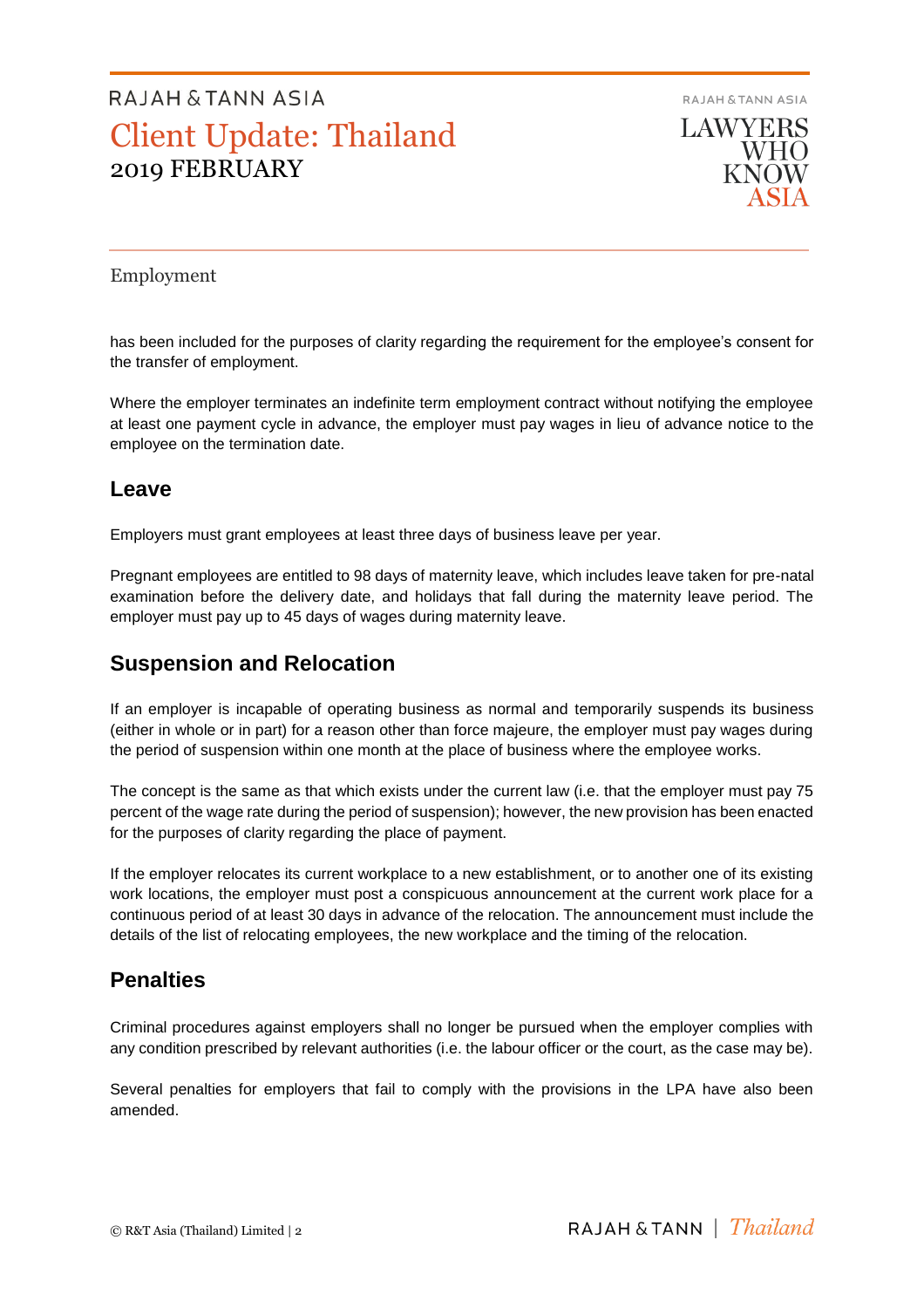**RAJAH & TANN ASIA** 

**LAWYERS** WHO<br>KNOW ASIA

# **Contacts**



**Sui Lin Teoh** Partner

D (66) 2656 1991 F (66) 2656 0833 [sui.lin.teoh@rajahtann.com](mailto:sui.lin.teoh@rajahtann.com)



**Supawat Srirungruang Partner** 

D (66) 2656 1991 F (66) 2656 0833 [supawat.s@rajahtann.com](mailto:supawat.s@rajahtann.com)



**Saroj Jongsaritwang Partner** 

D (66) 2656 1991 F (66) 2656 0833 [saroj.jongsariwang@rajahtann.com](mailto:saroj.jongsariwang@rajahtann.com)



**Ittichai Prasongprasit** Partner

D (66) 2656 1991 F (66) 2656 0833 ittichai.prasongprasit@rajahtann.com



**Yingrak Treesaranuwattana** Senior Associate

D (66) 2656 1991 F (66) 2656 0833 [yingrak.t@rajahtann.com](mailto:yingrak.t@rajahtann.com)



**Pasiri Taypongsak Associate** 

D (66) 2656 1991 F (66) 2656 0833 [pasiri.t@rajahtann.com](mailto:pasiri.t@rajahtann.com)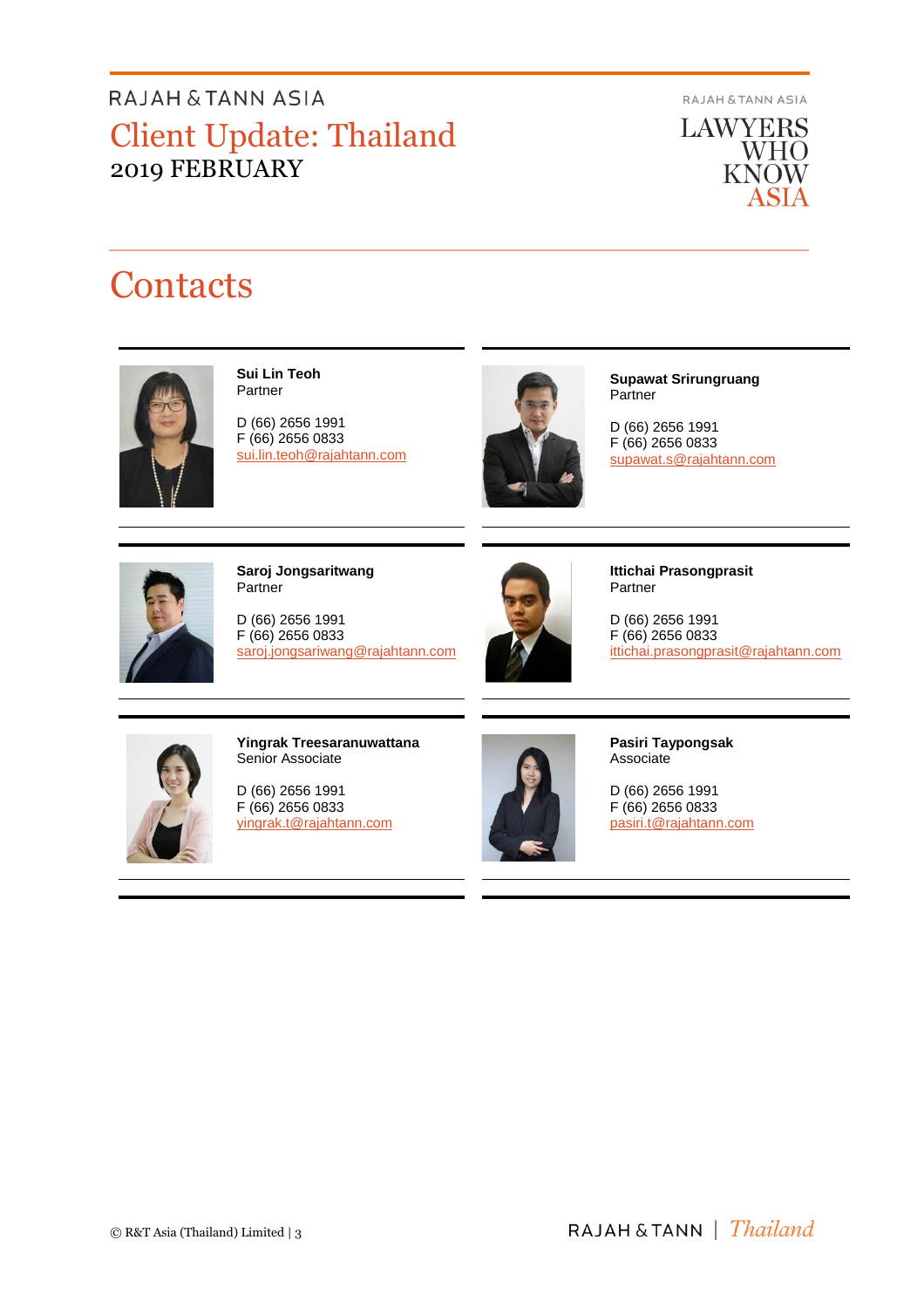**RAJAH & TANN ASIA** 

**LAWYERS WHO** KNOW

# Our Regional Contacts

#### RAJAH & TANN | Singapore

**Rajah & Tann Singapore LLP** T +65 6535 3600 F +65 6225 9630 sg.rajahtannasia.com

#### R&T SOK & HENG | Cambodia

**R&T Sok & Heng Law Office** T +855 23 963 112 / 113 F +855 23 963 116 kh.rajahtannasia.com

RAJAH & TANN 立杰上海 SHANGHAI REPRESENTATIVE OFFICE | China

#### **Rajah & Tann Singapore LLP Shanghai Representative Office** T +86 21 6120 8818 F +86 21 6120 8820 cn.rajahtannasia.com

#### ASSEGAF HAMZAH & PARTNERS | Indonesia

#### **Assegaf Hamzah & Partners**

**Jakarta Office** T +62 21 2555 7800 F +62 21 2555 7899

#### **Surabaya Office**

T +62 31 5116 4550 F +62 31 5116 4560 www.ahp.co.id

#### RAJAH & TANN | Lao PDR

**Rajah & Tann (Laos) Sole Co., Ltd.** T +856 21 454 239 F +856 21 285 261 la.rajahtannasia.com

#### **CHRISTOPHER & LEE ONG** | Malaysia

**Christopher & Lee Ong** T +60 3 2273 1919 F +60 3 2273 8310 www.christopherleeong.com

#### RAJAH & TANN NK LEGAL | *Myanmar*

**Rajah & Tann NK Legal Myanmar Company Limited** T +95 9 7304 0763 / +95 1 9345 343 / +95 1 9345 346 F +95 1 9345 348 mm.rajahtannasia.com

**GATMAYTAN YAP PATACSIL** GUTIERREZ & PROTACIO (C&G LAW) | Philippines

**Gatmaytan Yap Patacsil Gutierrez & Protacio (C&G Law)**  T +632 894 0377 to 79 / +632 894 4931 to 32 / +632 552 1977 F +632 552 1978 www.cagatlaw.com

#### RAJAH & TANN | *Thailand*

**R&T Asia (Thailand) Limited** T +66 2 656 1991 F +66 2 656 0833 th.rajahtannasia.com

#### RAJAH & TANN LCT LAWYERS | Vietnam

#### **Rajah & Tann LCT Lawyers**

**Ho Chi Minh City Office** T +84 28 3821 2382 / +84 28 3821 2673 F +84 28 3520 8206

#### **Hanoi Office**

T +84 24 3267 6127 F +84 24 3267 6128 www.rajahtannlct.com

Member firms are constituted and regulated in accordance with local legal requirements and where regulations require, are independently owned and managed. Services are provided independently by each Member firm pursuant to the applicable terms of engagement between the Member firm and the client.